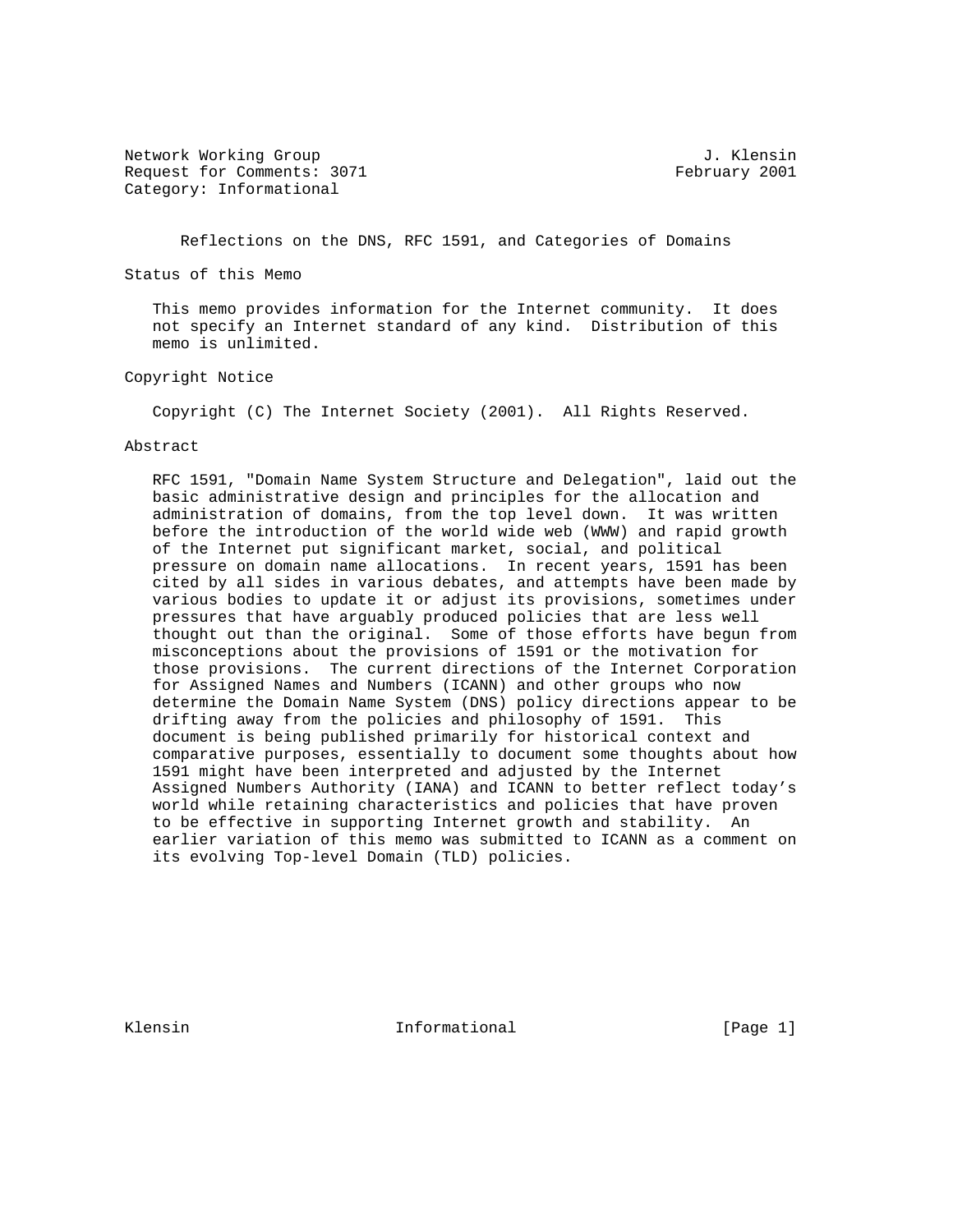## 1. Introduction

 RFC 1591 [1] has been heavily discussed and referenced in the last year or two, especially in discussions within ICANN and its predecessors about the creation, delegation, and management of top level domains. In particular, the ICANN Domain Name Supporting Organization (DNSO), and especially its ccTLD constituency, have been the home of many discussions in which 1591 and interpretations of it have been cited in support of a variety of sometimes-contradictory positions. During that period, other discussions have gone on to try to reconstruct the thinking that went into RFC 1591. Those in turn have led me and others to muse on how that original thinking might relate to some of the issues being raised. 1591 is, I believe, one of Jon Postel's masterpieces, drawing together very different philosophies (e.g., his traditional view that people are basically reasonable and will do the right thing if told what it is with some stronger mechanisms when that model is not successful) into a single whole.

 RFC 1591 was written in the context of the assumption that what it described as generic TLDs would be bound to policies and categories of registration (see the "This domain is intended..." text in section 2) while ccTLDs were expected to be used primarily to support users and uses within and for a country and its residents. The notion that different domains would be run in different ways --albeit within the broad contexts of "public service on behalf of the Internet community" and "trustee... for the global Internet community"-- was considered a design feature and a safeguard against a variety of potential abuses. Obviously the world has changed in many ways in the seven or eight years since 1591 was written. In particular, the Internet has become more heavily used and, because the design of the world wide web has put domain names in front of users, top-level domain names and registrations in them have been heavily in demand: not only has the number of hosts increased dramatically during that time, but the ratio between registered domain names and physical hosts has increased very significantly.

 The issues 1591 attempted to address when it was written and those we face today have not changed significantly in principle. But one alternative to present trends would be to take a step back to refine it into a model that can function effectively today. Therefore, it may be useful to try to reconstruct 1591's principles and think about their applicability today as a model that could continue to be applied: not because it is historically significant, but because many of its elements have proven to work reasonably well, even in difficult situations. In particular, for many domains (some in 1591's "generic" list and others in its "country code" category) the notion of "public service" --expected then to imply being carried out

Klensin 10 Informational 11 [Page 2]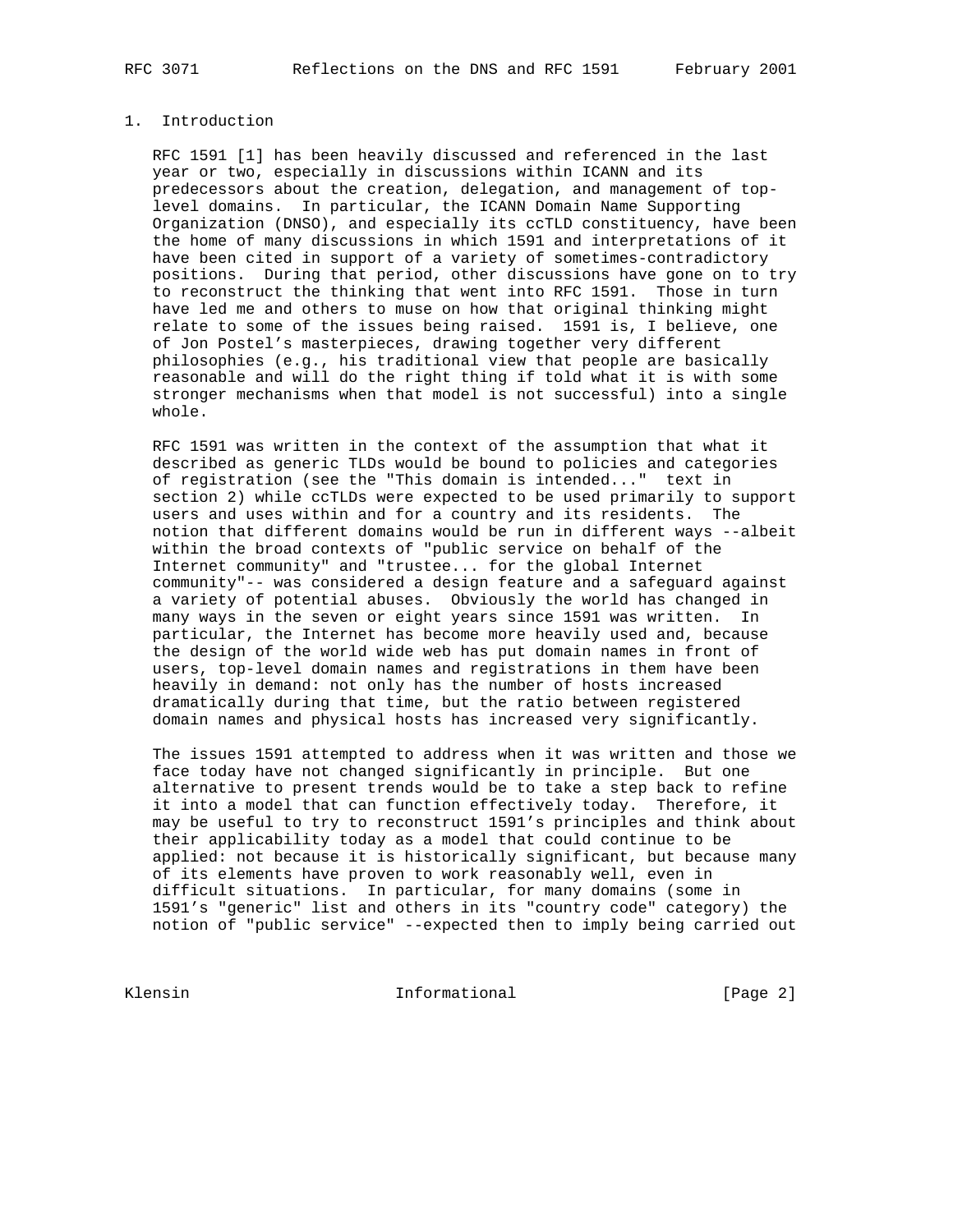at no or minimal cost to the users, not merely on a non-profit basis-- has yielded to profitability calculations. And, in most of the rest, considerations of at least calculating and recovering costs have crept in. While many of us feel some nostalgia for the old system, it is clear that its days are waning if not gone: perhaps the public service notions as understood when 1591 was written just don't scale to rapid internet growth and very large numbers of yregistrations.

 In particular, some ccTLDs have advertised for registrations outside the designated countries (or other entities), while others have made clear decisions to allow registrations by non-nationals. These decisions and others have produced protests from many sides, suggesting, in turn, that a recategorization is in order. For example, we have heard concerns by governments and managers of traditional, "public service", in-country, ccTLDs about excessive ICANN interference and fears of being forced to conform to internationally-set policies for dispute resolution when their domestic ones are considered more appropriate. We have also heard concerns from registrars and operators of externally-marketed ccTLDs about unreasonable government interference and from gTLD registrars and registries about unreasonable competition from aggressively marketed ccTLDs. The appropriate distinction is no longer between what RFC 1591 described as "generic" TLDs (but which were really intended to be "purpose-specific", a term I will use again below) and ccTLDs but among:

 (i) true "generic" TLDs, in which any registration is acceptable and, ordinarily, registrations from all sources are actively promoted. This list currently includes (the formerly purpose specific) COM, NET, and ORG, and some ccTLDs. There have been proposals from time to time for additional TLDs of this variety in which, as with COM (and, more recently, NET and ORG) anyone (generally subject only to name conflicts and national law) could register who could pay the fees.

 (ii) purpose-specific TLDs, in which registration is accepted only from organizations or individuals meeting particular qualifications, but where those qualifications are not tied to national boundaries. This list currently includes INT, EDU, the infrastructure domain ARPA, and, arguably, the specialized US Government TLDs MIL and GOV. There have been proposals from time to time for other international TLDs of this variety, e.g., for medical entities such as physicians and hospitals and for museums. ICANN has recently approved several TLDs of this type and describes them as "sponsored" TLDs.

Klensin 10 Informational 1999 [Page 3]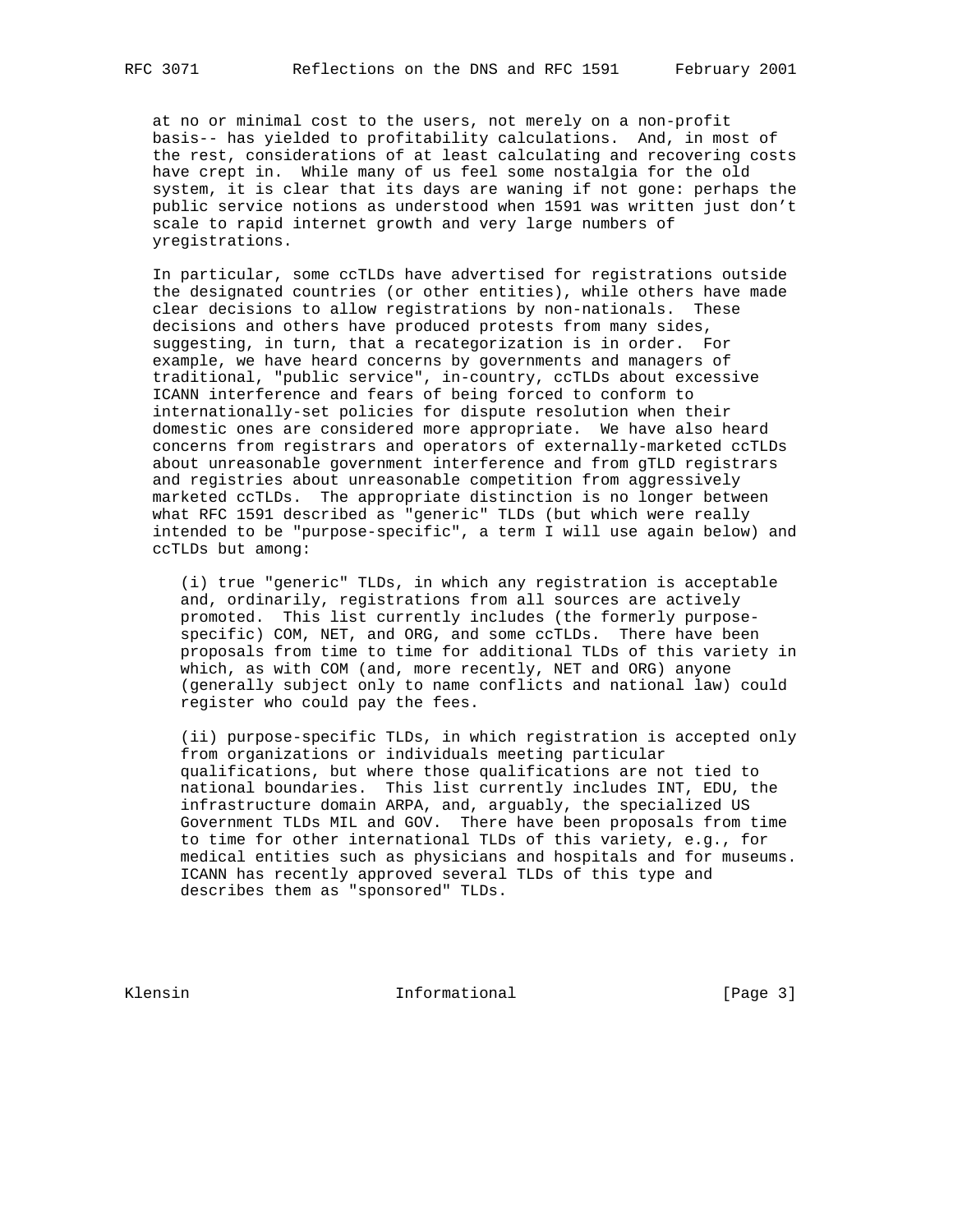(iii) Country domains, operated according to the original underlying assumptions of 1591, i.e., registrants are largely expected to be people or other entities within the country. While external registrations might be accepted by some of these, the country does not aggressively advertise for such registrations, nor does anyone expect to derive significant fee revenue from them. All current domains in this category are ccTLDs, but not all ccTLDs are in this category.

 These categories are clearly orthogonal to the association between the use of the IS 3166-1 registered code list [2] and two-letter "country" domain names. If that relationship is to be maintained (and I believe it is desirable), the only inherent requirement is that no two-letter TLDs be created except from that list (in order to avoid future conflicts). ICANN should control the allocation and delegation of TLDs using these, and other, criteria, but only registered 3166-1 two letter codes should be used as two-letter TLDs.

2. Implications of the Categories

 If we had adopted this type of three-way categorization and could make it work, I believe it would have presented several opportunities for ICANN and the community more generally to reduce controversies and move forward. Of course, there will be cases where the categorization of a particular domain and its operating style will not be completely clear-cut (see section 3, below). But having ICANN work out procedures for dealing with those (probably few) situations appears preferable to strategies that would tend to propel ICANN into areas that are beyond its competence or that might require significant expansion of its mandate.

 First, the internally-operated ccTLDs (category iii above) should not be required to have much interaction with ICANN or vice versa. Once a domain of this sort is established and delegated, and assuming that the "admin contact in the country" rule is strictly observed, the domain should be able to function effectively without ICANN intervention or oversight. In particular, while a country might choose to adopt the general ICANN policies about dispute resolution or name management, issues that arise in these areas might equally well be dealt with exclusively under applicable national laws. If a domain chooses to use ICANN services that cost resources to provide, it should contribute to ICANN's support, but, if it does not, ICANN should not presume to charge it for other than a reasonable fraction of the costs to ICANN of operating the root, root servers, and any directory systems that are generally agreed upon to be necessary and in which the domain participates.

Klensin 10 Informational 1999 [Page 4]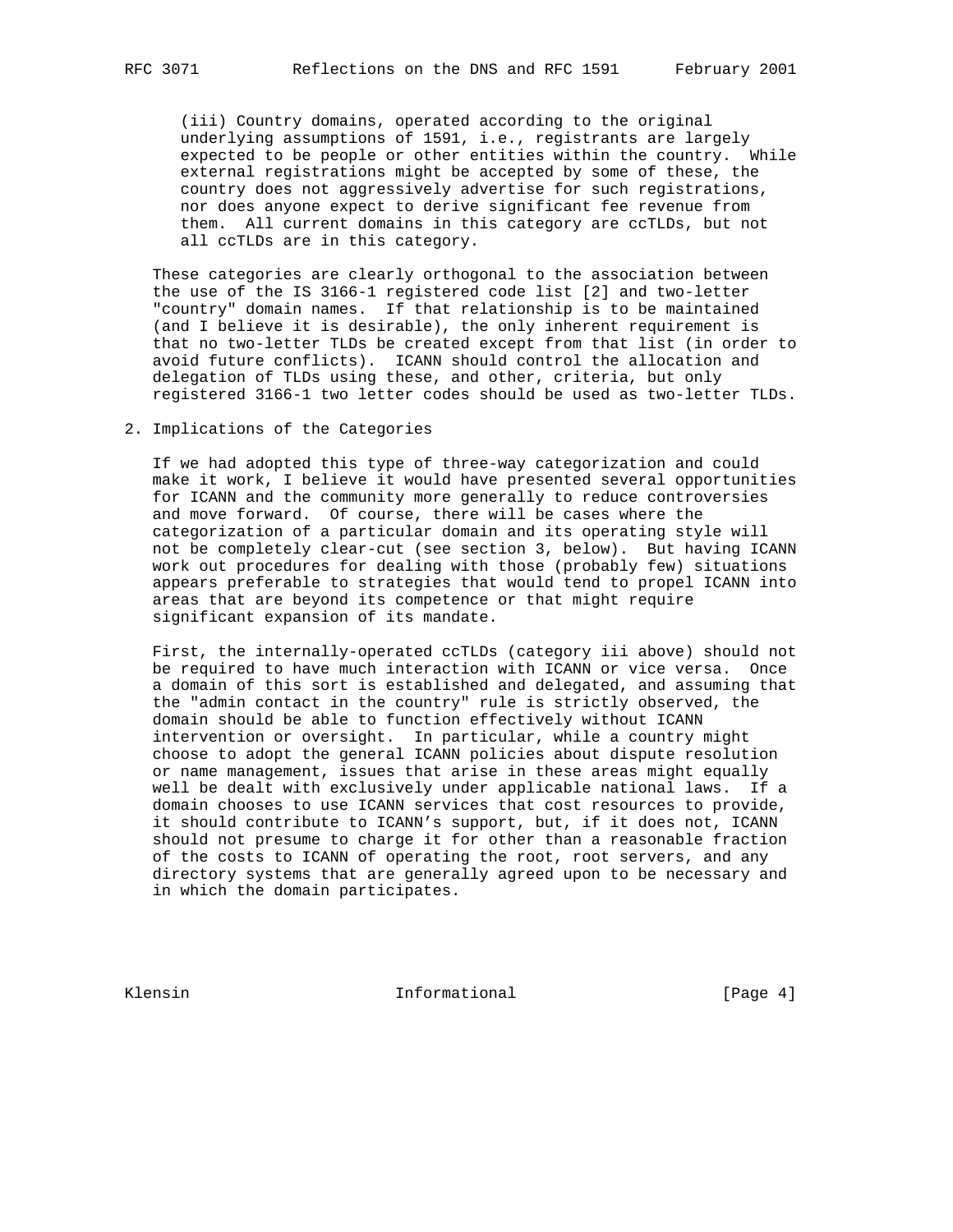By contrast, ccTLDs operated as generic domains ought to be treated as generic domains. ICANN dispute resolution and name management policies and any special rules developed to protect the Internet public in multiple registrar or registry situations should reasonably apply.

## 3. Telling TLD types apart

 If appropriate policies are adopted, ccTLDs operated as generic domains (category (i) above) and those operated as country domains (category (iii) above) ought to be able to be self-identified. There are several criteria that could be applied to make this determination. For example, either a domain is aggressively seeking outside registrations or it is not and either the vast majority of registrants in a domain are in-country or they are not. One could also think of this as the issue of having some tangible level of presence in the jurisdiction - e.g., is the administrative contact subject, in practical terms, to the in-country laws, or are the registration rules such that it is reasonably likely that a court in the jurisdiction of the country associated with the domain can exercise jurisdiction and enforce a judgment against the registrant.

 One (fairly non-intrusive) rule ICANN might well impose on all top level domains is that they identify and publish the policies they intend to use. E.g., registrants in a domain that will use the laws of one particular country to resolve disputes should have a reasonable opportunity to understand those policies prior to registration and to make other arrangements (e.g., to register elsewhere) if that mechanism for dispute resolution is not acceptable. Giving IANA (as the root registrar) incorrect information about the purpose and use of a domain should be subject to challenge, and should be grounds for reviewing the appropriateness of the domain delegation, just as not acting consistently and equitably provides such grounds under the original provisions of RFC 1591.

 In order to ensure the availability of accurate and up-to-date registration information the criteria must be consistent, and consistent with more traditional gTLDs, for all nominally country code domains operating as generic TLDs.

4. The role of ICANN in country domains

 ICANN (and IANA) should, as described above, have as little involvement as possible in the direction of true country [code] domains (i.e., category (iii)). There is no particular reason why

Klensin 10 Informational 1996 [Page 5]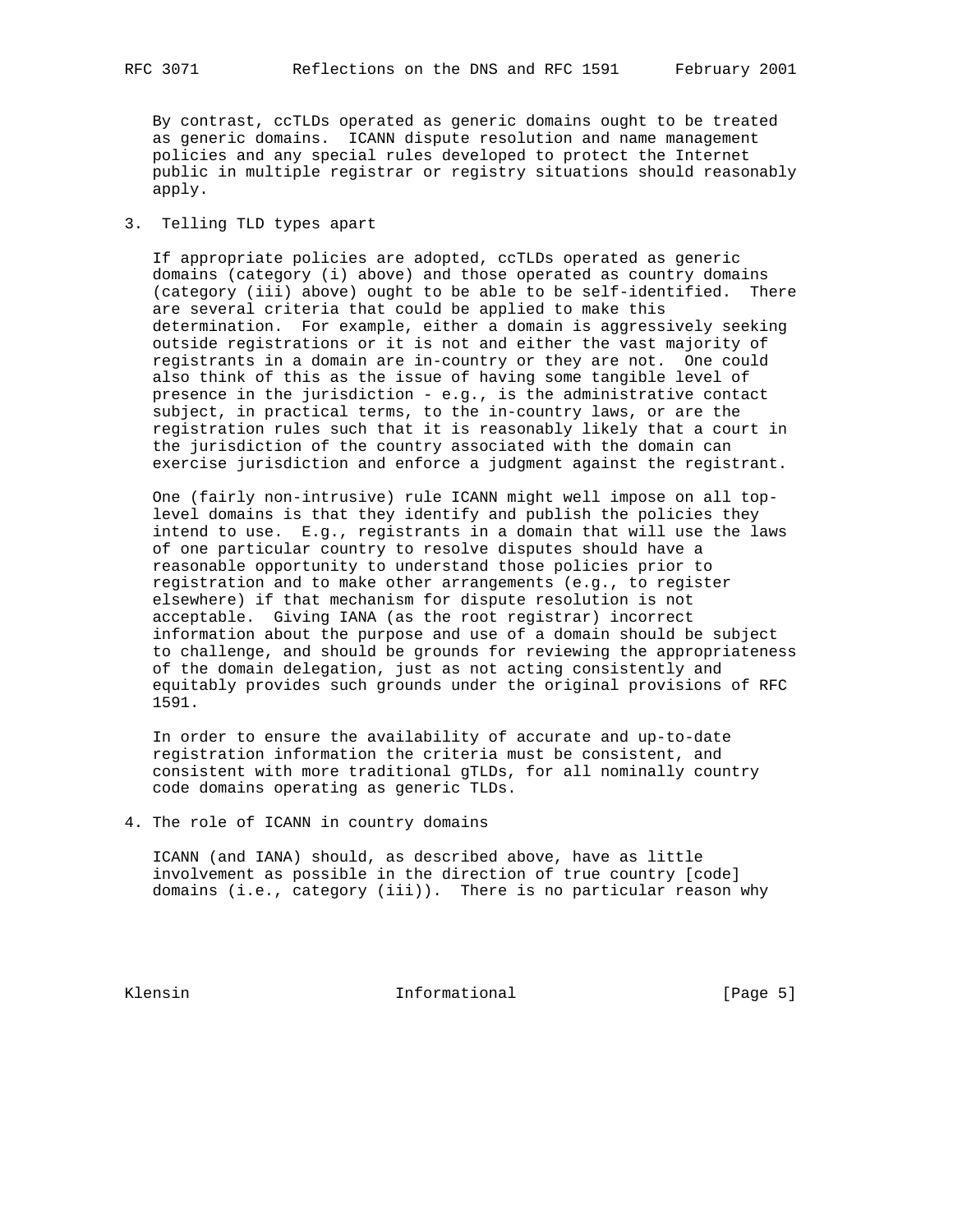these domains should be subject to ICANN regulation beyond the basic principles of 1591 and associated arrangements needed to ensure Internet interoperability and stability.

 ICANN's avoiding such involvement strengthens it: the desirability of avoiding collisions with national sovereignty, determinations about government legitimacy, and the authority of someone purportedly writing on behalf of a government, is as important today as it was when 1591 was written. The alternatives take us quickly from "administration" into "internet governance" or, in the case of determining which claimant is the legitimate government of a country, "international relations", and the reasons for not moving in that particular direction are legion.

5. The role of governments

 The history of IANA strategy in handling ccTLDs included three major "things to avoid" considerations:

- \* Never get involved in determining which entities were countries and which ones were not.
- \* Never get involved in determining who was, or was not, the legitimate government of a country. And, more generally, avoid deciding what entity --government, religion, commercial, academic, etc.-- has what legitimacy or rights.
- \* If possible, never become involved in in-country disputes. Instead, very strongly encourage internal parties to work problems out among themselves. At most, adopt a role as mediator and educator, rather than judge, unless abuses are very clear and clearly will not be settled by any internal mechanism.

 All three considerations were obviously intended to avoid IANA's being dragged into a political morass in which it had (and, I suggest, has) no competence to resolve the issues and could only get bogged down. The first consideration was the most visible (and the easiest) and was implemented by strict and careful adherence (see below) to the ISO 3166 registered Country Code list. If an entity had a code, it was eligible to be registered with a TLD (although IANA was free to apply additional criteria-most of them stated in 1591). If it did not, there were no exceptions: the applicant's only recourse was a discussion with the 3166 Registration Authority (now Maintenance Agency, often known just as "3166/MA") or the UN Statistical Office (now Statistics Bureau), not with IANA.

Klensin 10 Informational [Page 6]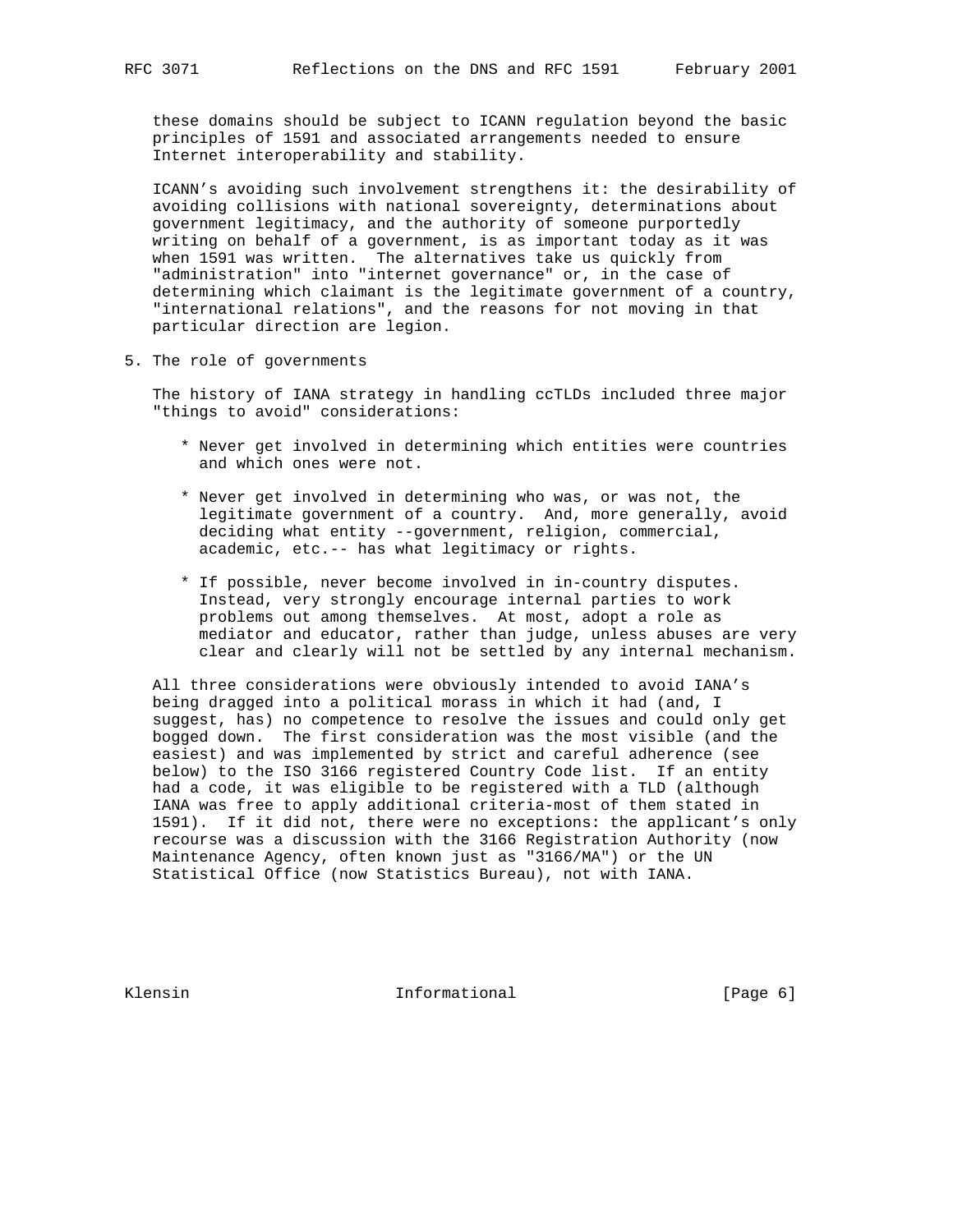There are actually five ccTLD exceptions to the strict rules. One, "UK", is historical: it predates the adoption of ISO 3166 for this purpose. The others --Ascension Island, Guernsey, Isle of Man, and Jersey --are arguably, at least in retrospect, just mistakes. Regardless of the historical reasons (about which there has been much speculation), it is almost certainly the case that the right way to handle mistakes of this sort is to acknowledge them and move on, rather than trying to use them as precedents to justify more mistakes.

 This, obviously, is also the argument against use of the "reserved" list (technically internal to the 3166 maintenance activity, and not part of the Standard): since IANA (or ICANN) can ask that a name be placed on that list, there is no rule of an absolute determination by an external organization. Purported countries can come to ICANN, insist on having delegations made and persuade ICANN to ask that the names be reserved. Then, since the reserved name would exist, they could insist that the domain be delegated. Worse, someone could use another organization to request reservation of the name by 3166/MA; once it was reserved, ICANN might be hard-pressed not to do the delegation. Of course, ICANN could (and probably would be forced to) adopt additional criteria other than appearance on the "reserved list" in order to delegate such domains. But those criteria would almost certainly be nearly equivalent to determining which applicants were legitimate and stable enough to be considered a country, the exact decision process that 1591 strove to avoid.

 The other two considerations were more subtle and not always successful: from time to time, both before and after the formal policy shifted toward "governments could have their way", IANA received letters from people purporting to be competent government authorities asking for changes. Some of them turned out later to not have that authority or appropriate qualifications. The assumption of 1591 itself was that, if the "administrative contact in country" rule was strictly observed, as was the rule that delegation changes requested by the administrative contact would be honored, then, if a government \_really\_ wanted to assert itself, it could pressure the administrative contact into requesting the changes it wanted, using whatever would pass for due process in that country. And the ability to apply that process and pressure would effectively determine who was the government and who wasn't, and would do so far more effectively than any IANA evaluation of, e.g., whether the letterhead on a request looked authentic (and far more safely for ICANN than asking the opinion of any particular other government or selection of governments).

Klensin 10 Informational [Page 7]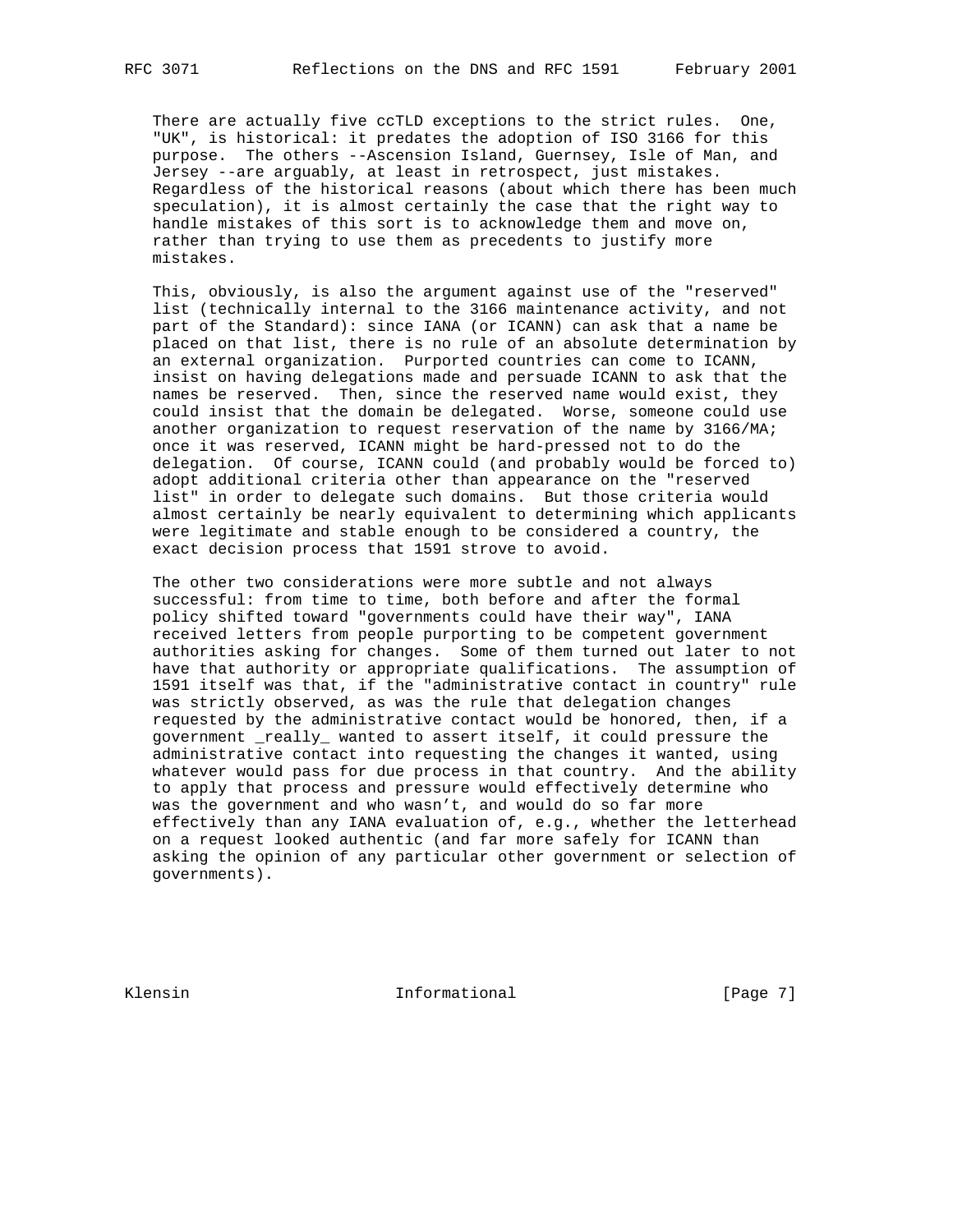Specific language in 1591 permitted IANA to adopt a "work it out yourselves; if we have to decide, we will strive for a solution that is not satisfactory to any party" stance. That approach was used successfully, along with large doses of education, on many occasions over the years, to avoid IANA's having to assume the role of judge between conflicting parties.

 Similar principles could be applied to the boundary between country code-based generic TLDs and country domains. Different countries, under different circumstances, might prefer to operate the ccTLD either as a national service or as a profit center where the "customers" were largely external. Whatever decisions were made historically, general Internet stability argues that changes should not be made lightly. At the same time, if a government wishes to make a change, the best mechanism for doing so is not to involve ICANN in a potential determination of legitimacy (or even to have ICANN's Government Advisory Committee (GAC) try to formally make that decision for individual countries) but for the relevant government to use its own procedures to persuade the administrative contact to request the change and for IANA to promptly and efficiently carry out requests made by administrative contacts.

6. Implications for the current ICANN DNSO structure.

 The arguments by some of the ccTLD administrators that they are different from the rest of the ICANN and DNSO structures are (in this model) correct: they are different. The ccTLDs that are operating as generic TLDs should be separated from the ccTLD constituency and joined to the gTLD constituency. The country ccTLDs should be separated from ICANN's immediate Supporting Organization structure, and operate in a parallel and advisory capacity to ICANN, similar to the arrangements used with the GAC. The DNSO and country TLDs should not be required to interact with each other except on a mutually voluntary basis and, if ICANN needs interaction or advice from some of all of those TLDs, it would be more appropriate to get it in the form of an advisory body like the GAC rather than as DNSO constituency.

- 7. References
	- [1] Postel, J., "Domain Name System Structure and Delegation", RFC 1591, March 1994.
	- [2] ISO 3166. ISO 3166-1. Codes for the representation of names of countries and their subdivisions - Part 1: Country codes (1997).

Klensin 10 Informational 1999 [Page 8]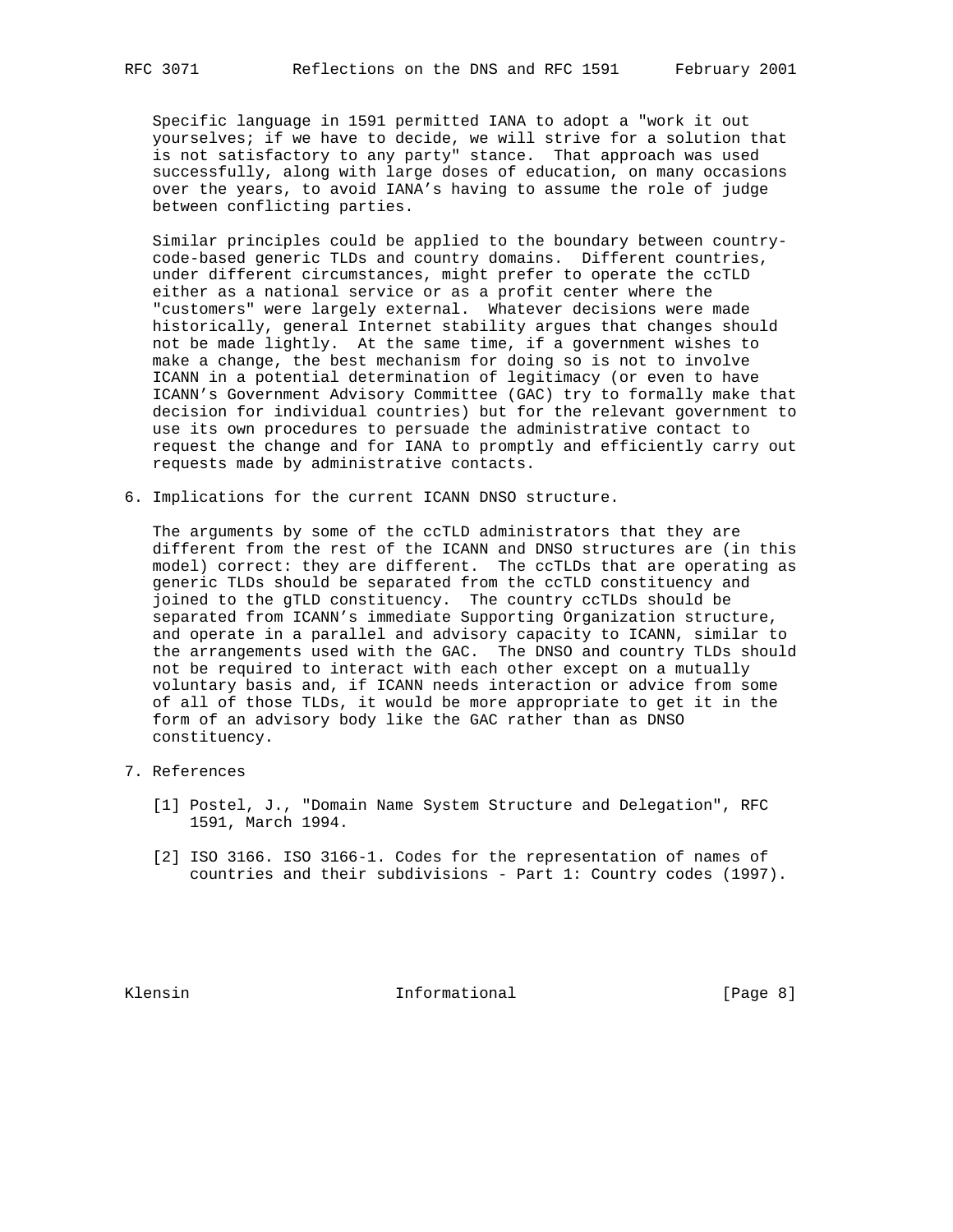8. Acknowledgements and disclaimer

 These reflections have been prepared in my individual capacity and do not necessarily reflect the views of my past or present employers. Several people, including Randy Bush, Theresa Swinehart, Zita Wenzel, Geoff Huston, Havard Eidnes, and several anonymous reviewers, made suggestions or offered editorial comments about earlier versions of this document. Cord Wischhoefer, of the ISO 3166/MA, was also kind enough to look at the draft and supplied some useful details. Those comments contributed significantly to whatever clarity the document has, but the author bears responsibility for the selection of comments which were ultimately incorporated and the way in which the conclusions were presented.

9. Security Considerations

 This memo addresses the context for a set of administrative decisions and procedures, and does not raise or address security issues.

10. Author's Address

 John C. Klensin 1770 Massachusetts Ave, Suite 322 Cambridge, MA 02140, USA

EMail: klensin@jck.com

Klensin 10 Informational 1999 [Page 9]